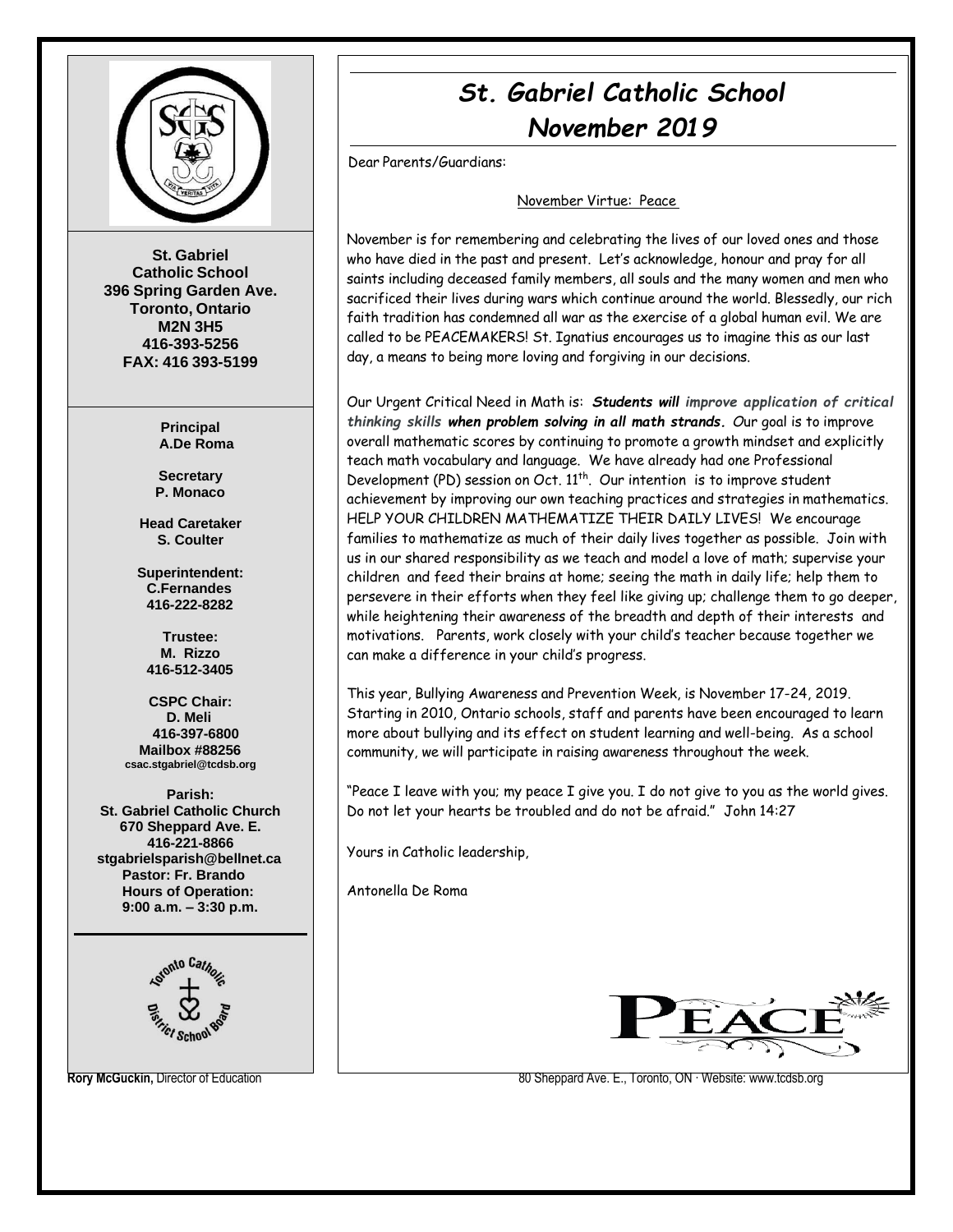### **ST. GABRIEL SCHOOL HOURS 2019-2020 SCHOOL YEAR**

**Start of School Day**: 9:00 a.m. **Dismissal:** 3:30 p.m.

**Morning Recess:** 10:42 a.m. to 10:57 a.m. **Lunch Hour**: **11:45 p.m. to 12:45 p.m. Afternoon Recess:** 2:12 p.m. to 2:27 p.m.

### **SAFE SCHOOL ARRIVAL PROGRAM**

Please leave a message by calling the school at **416-393-5256** when your child will be absent or late. Please make sure that all students who arrive late check in at the front office.

### **ST. GABRIEL'S MASS TIMES AND YOUTH CHOIR**

St. Gabriel's Parish mass times: Saturday 4:30 Sunday 8:30, 10:30, 12:30 **Confirmation – Sunday, May 17th @ 3pm First Communion – Sunday, May 24 th @ 3pm Graduation – Friday, June 19th @ 6:30pm**

### **TERRY FOX MARATHON OF HOPE**

Our St. Gabriel families showed tremendous support for our Walkathon this year! We raised a total of \$740.00, between online donations and cash donations. Thank you to our entire school community for coming together to support the *Terry Fox Marathon of Hope*. This makes us part of a larger community of millions of Canadians who participated in Terry Fox Runs to make a difference in the lives of people living with cancer. Once again, thank you for taking the time to visit the Terry Fox website and for your generosity. These special events in our school cannot happen without the leadership of our staff – thank you Ms. Noonan for volunteering to organize such an amazing event!

#### **MONTHLY VIRTUES**

Monthly Virtues are celebrated by all TCDSB's schools. Throughout the year we will be recognizing students each month by honouring those students who have demonstrated the virtue of the month through their words and actions.

> September – Hospitality **October – Gratitude** November – Peace December – Charity January – Courage February – Love March – Forgiveness April – Justice May – Compassion June – Faithfulness

The following students were recognized for their demonstration of **gratitude** … *"Jesus took the bread in his hands and gave thanks to God. Then he passed the bread to the people, and he did the same with the fish, until everyone had plenty to eat." John 6:11*

- Anne Talosig
- Jarvin Salangsang
- James George
- Ayla Ghafour
- Edison Li
- Olivia Chongo
- Tunmise Toluhi
- Linus Prado
- Diako Maleki
- Brendan Chan
- Cassandra Victorine
- Luna Jo
- Camilla Mendoza
- Daniel Bermudez
- Alan Akosung
- Michaella Viado
- Maryella Agop
- Nifemi Toluhi
- Naomi Lue

**Rory McGuckin,** Director of Education 80 Sheppard Ave. E., Toronto, ON ⋅ Website: [www.tcdsb.org](http://www.tcdsb.org/)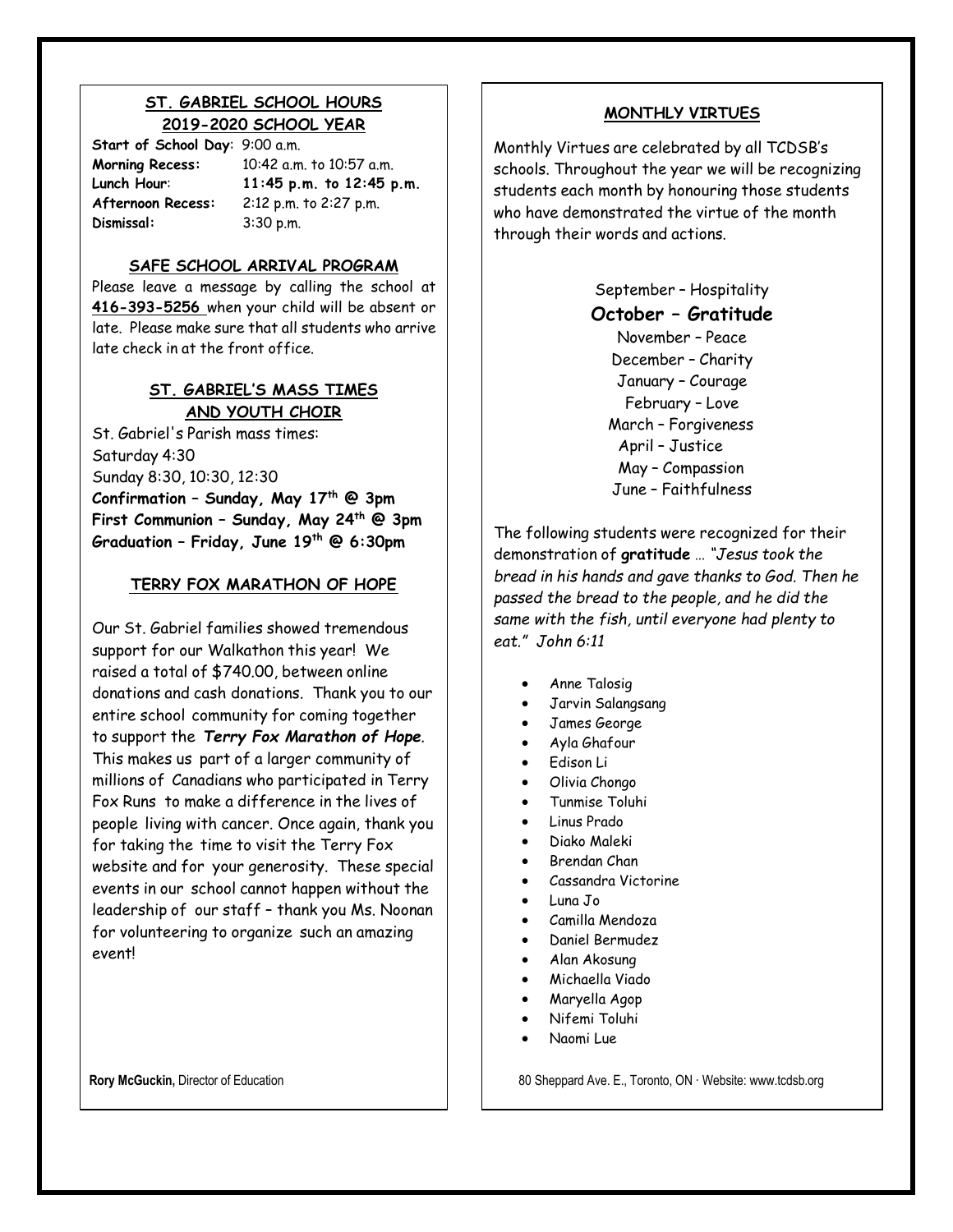#### **PARENT TEACHER CONFERENCES**

Now that you've made your appointment to visit your child's teacher and classroom, how do you go about ensuring that you have a constructive interview? Keep in mind that the interview is short… ten minutes. As a parent, what you want to know first is how is my child doing: are they meeting all the expectations in their particular grade? Your teacher will be able to provide samples of student work, assessment pieces, and good anecdotal information to allow you to understand how your child is doing in school.

Here's a plan you might adopt — **First thing**: how is my child doing in relation to the curriculum taught this term, particularly in literacy and mathematics? **Next thing:** how is my child as a learner? Are they consistently engaged in their work, do they work well with other students, do they complete the work they begin?

 Last thing: what can we do as a school/classroom team to ensure that your child continues to succeed or does better in the coming term? Many parents like to have their children attend interviews with them. This can be a good thing. However, avoid putting your child under the interrogator's lamp. The constructive way of making a plan for improvement is getting the "buyin" of your child. Acknowledgement that there is room for improvement (if this is the case) but work collaboratively with your child and their teacher to focus on "next steps" for improvement. Keeping all the relationships strong among parent, teacher, and student is important for the success of your child.

#### **ANAPHYLAXIS ALERT**

We would like to inform you that we are an **allergen aware school.** There are students in attendance who suffer from severe and life threatening allergies to certain foods such as **peanuts, nut products, sesame seeds, eggs, seafood and shell fish. Anaphylaxis is a severe and life threatening allergic reaction.**

We are asking that you do not send any lunches or snacks that may contain peanuts, nuts, eggs, seafood, shell fish and sesame seeds. As well, please check prepared foods for traces of peanut oil or nut products. These items could potentially harm a child. **We would also ask that you please do not send food for birthdays or special occasions.** There are many alternatives such as stickers and pencils. Please remind your children not to share food in the classroom.

We thank all of you for being diligent in following this request. We must maintain as safe an environment as we possibly can for our students. Since all our students share the school building space in their daily activities, we need to take precautions to minimize any cross contamination issue.

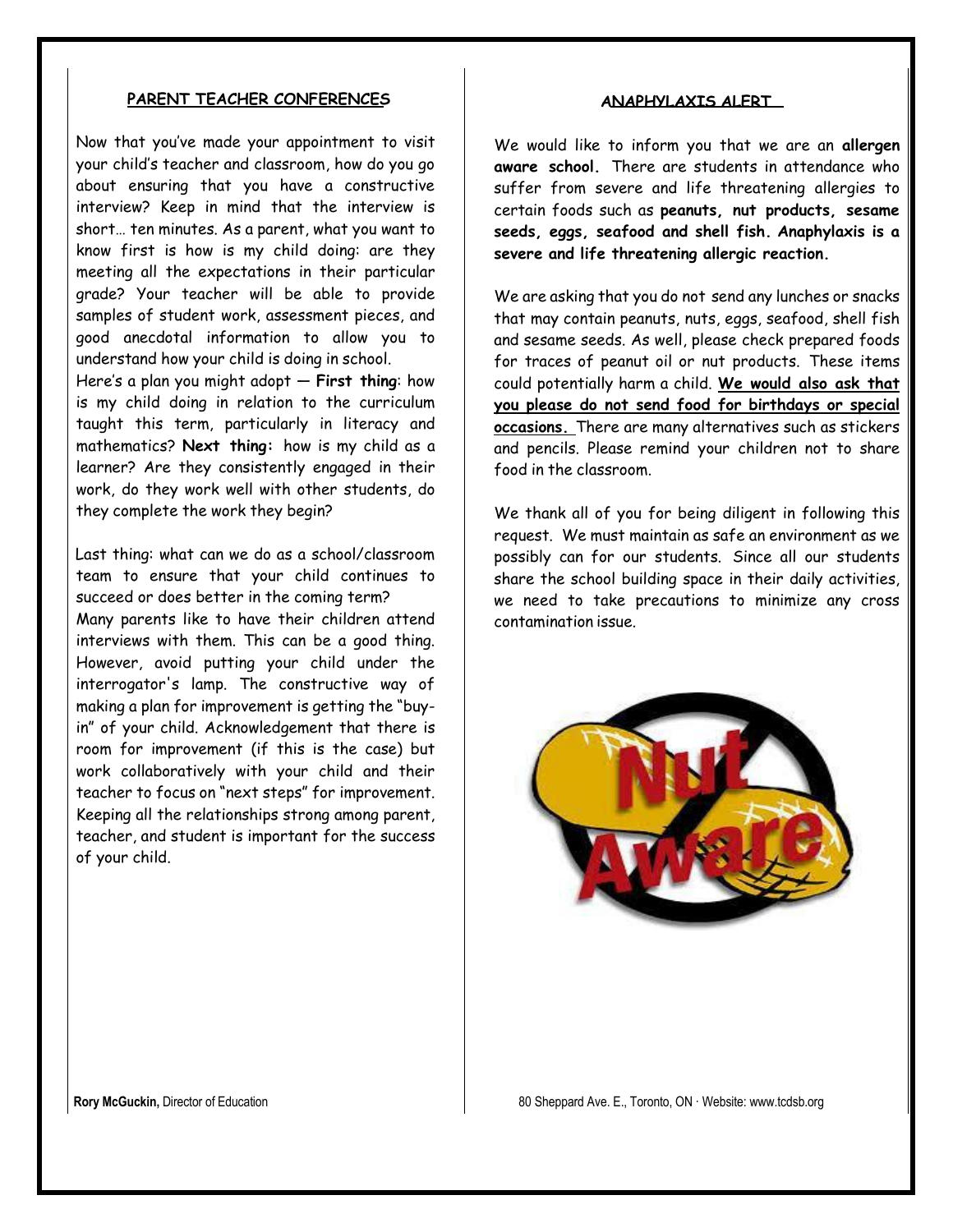

Ward

 $\mathbf{1}$ 

 $\iota$ 

 $\mathfrak{z}$ 

4

5

6

 $\overline{1}$ 

8

9

10

11

 $12$ 

Daniel Di Giorgio

Angela Kennedy

Nancy Crawford

## **Toronto Catholic District School Board Trustees** 2019-2020 Joseph Martino 416-512-3401 Joseph.Martino@tcdsb.org 416-512-3402 Markus.deDomenico@tcdsb.org Markus De Domenico 416-512-3403 Ida.LiPreti@tcdsb.org Ida Li Preti 416-512-3404 Teresa.Lubinski@tcdsb.org Teresa Lubinski Maria Rizzo, Chair 416-512-3405 Maria.Rizzo@tcdsb.org Frank D'Amico 416-512-3406 Frank.Damico@tcdsb.org Michael Del Grande, Vice-Chair 416-512-3407 Mike.DelGrande@tcdsb.org 416-512-3408 Garry.Tanuan@tcdsb.org Garry Tanuan Norm Di Pasquale 416-512-3409 Norm.DiPasquale@tcdsb.org

416-512-3410 Daniel.DiGiorgio@tcdsb.org

416-512-3411 Angela.Kennedy@tcdsb.org

416-512-3412 Nancy.Crawford@tcdsb.org

Taylor Dallin, Student Trustee 416-512-3413 Taylor.Dallin@tcdsb.org

Kathy Nguyen, Student Trustee 416-512-3417 Kathy.Nguyen@tcdsb.org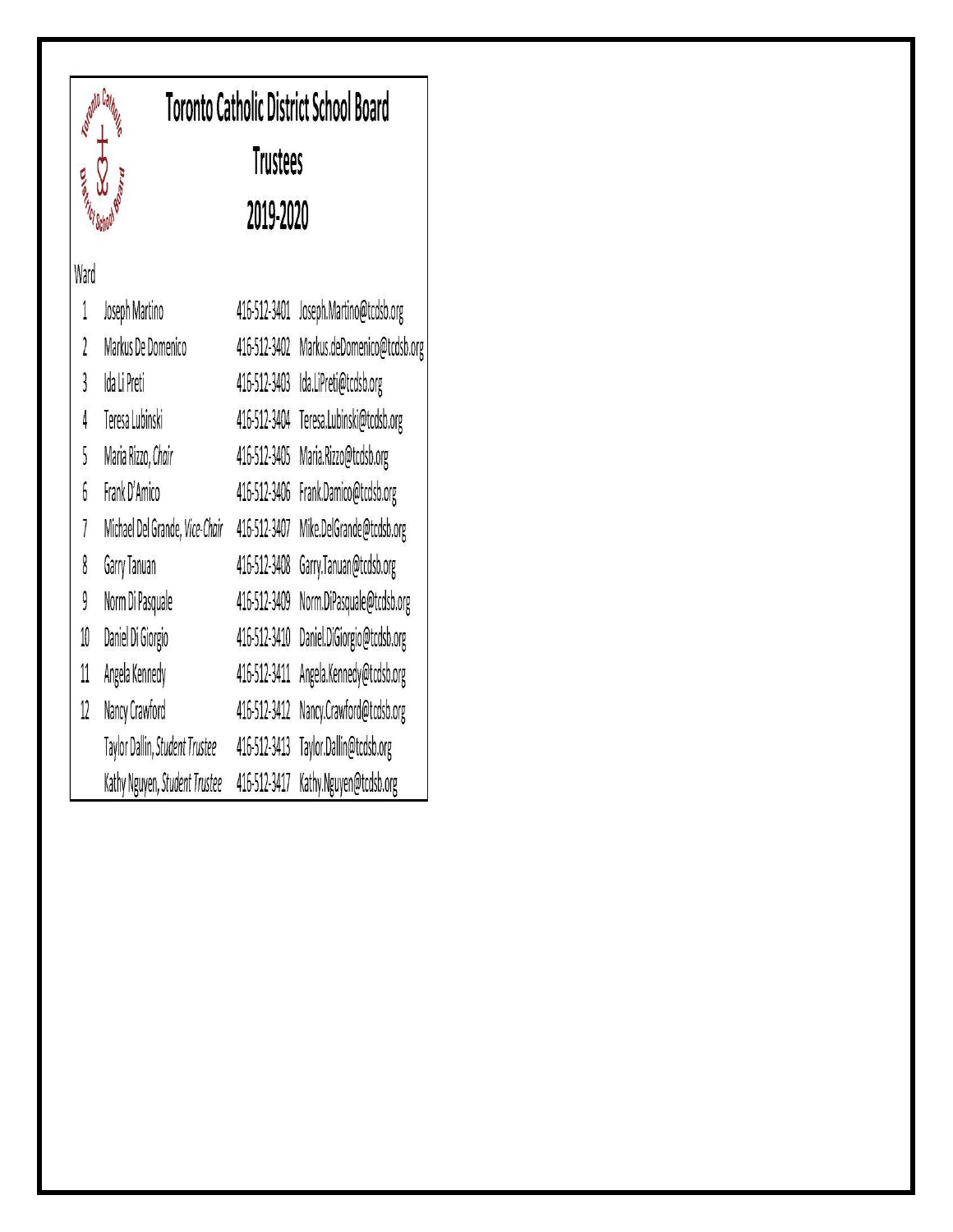



**November 2019**  Monthly Update From the Board

IMPORTANT INFORMATION FOR PARENTS

## Special Education and Resource Fair

**November 9th, 9 am to 3 pm at the Catholic Education Centre 80 Sheppard Avenue East (Yonge and Sheppard)** Resources and information for families of children with special needs <https://www.tcdsb.org/programsservices/specialeducation/newsevents/pages/specialservicesfair.aspx>

## Gifted Program Information Evening

### **November 28, 2019 at 7:00 pm.**

### **St. Edward School, 1 Botham Rd.**

A Parent Information evening will be held for parents/guardians interested in exploring a full time elementary Gifted Program for their child with the exceptionality of Giftedness.

Learn about the Full Time/Congregated Elementary Gifted Programs for students in Grades 6 to 8 who have an exceptionality of Giftedness. These programs are integrated into the regular school community.

## City Council Approves Reduction of Speed Limits in Leaside

Thanks to the continued advocacy on the part of residents, as well as school communities in the Leaside area (including St. Anselm Catholic School), Toronto City Council has approved the reduction of speed limits to 30 km/hour in that neighbourhood. The change to the speed limit will come into effect sometime before the end of the 2019-2020 school year. Congratulations to everyone involved for working together to support the health and safety of everyone in that area, particularly students and young children.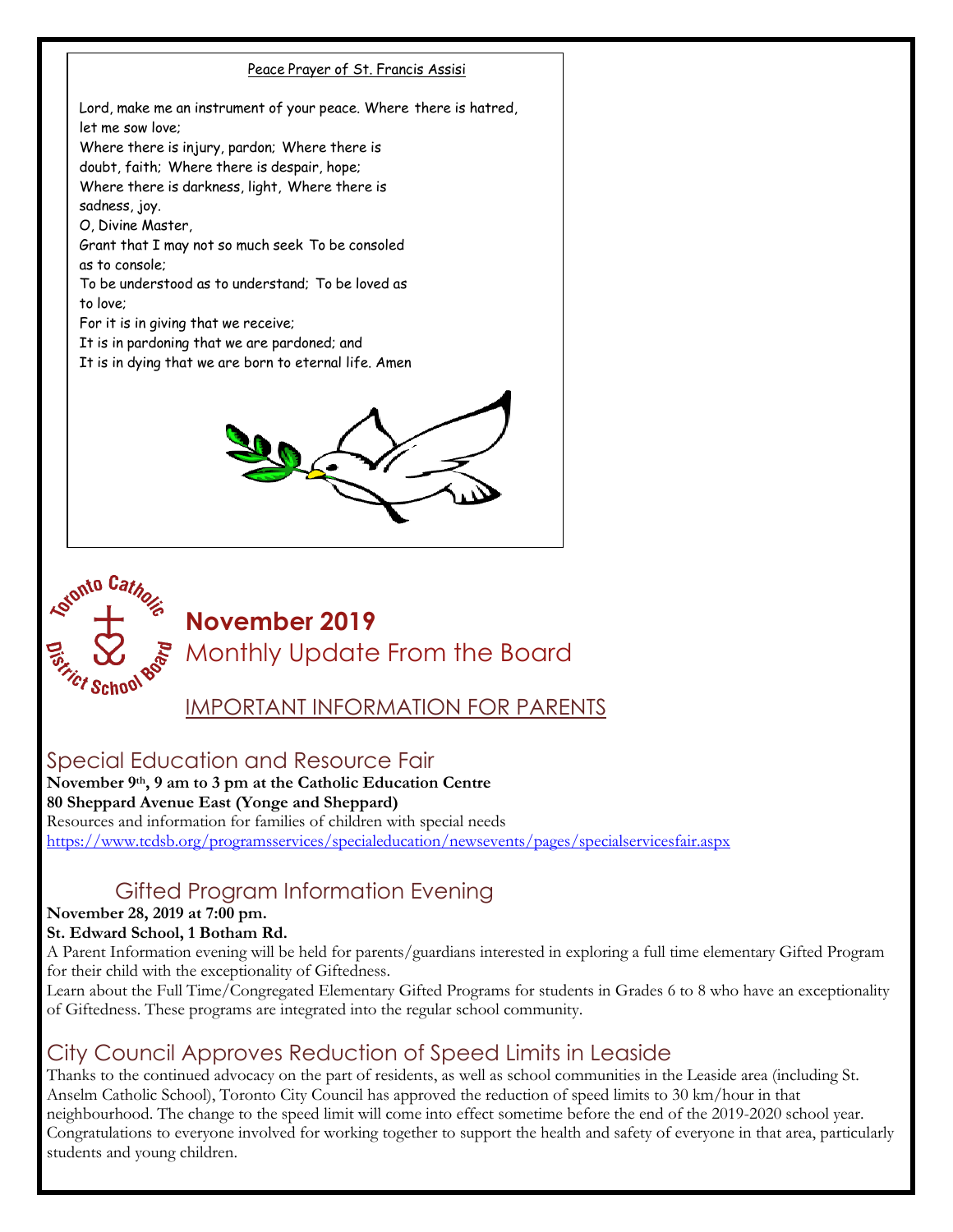### Opportunities for Students

## My Accessible Canada Poster Contest

Vibrant Healthcare Alliance invites TCDSB classes to collaborate and raise awareness around individuals with disabilities, with a view to eliminating the barriers these individuals are confronted with on a daily basis.

In observance of International Day for Persons with Disabilities on December 3rd, Vibrant Healthcare Alliance is sponsoring a poster competition among the primary grades (Grades 3-5) around the theme 'My Accessible Canada'. **All posters must be submitted no later than November 15, 2019.**

<https://www.tcdsb.org/FORSTUDENTS/AwardsScholarshipsBursariesContests/Pages/My-Accessible-.aspx>

## Volunteer Toronto Youth Expo

Calling all high-school, college, and university students — the Youth Expo is just one month away! This is your chance to chat with 100+ non-profits and even sign up for some roles on the spot. Whether you want to meet celebrities at a film festival, care for animals at a local shelter, or fight climate change, you'll be sure to find a role that interests you.

**Saturday, November 9th, 1 - 4 p.m. Roy Thomson Hall | 60 Simcoe Street, Toronto**  <https://www.tcdsb.org/FORSTUDENTS/OpportunitiesForStudents/Pages/Toronto-Volunteer-Youth-Expo.aspx>

## OCSTA Student Video Contest

OCSTA is pleased to announce the call for submissions for the Association's 2019 short-video contest for students in grades 4 through 12 at Ontario's publicly funded Catholic schools. This year's theme is:

In Pope Francis' post-synodal exhortation – *Christus Vivi* – the Holy Father states: **"Christ is alive! He is our hope, and in a wonderful way he brings youth to our world, and everything he touches becomes young, new, full of life."** Students are invited to prepare a 2-minute video that shows how Catholic schools are places where young people encounter the Holy Spirit and ignite hope through the love of Christ.

The video should be uploaded to YouTube where it can be viewed and evaluated for the contest. The submission deadline is **December 10, 2019**. The submission form can be downloaded from the OCSTA website [\(https://www.ocsta.on.ca/about](https://www.ocsta.on.ca/about-ocsta/2019-short-video-contest/)[ocsta/2019-short-video-contest/\)](https://www.ocsta.on.ca/about-ocsta/2019-short-video-contest/).

## Community Living: Together We're Better Contest

Classes and individual elementary students ages  $4 - 14$  are invited to send a video, story or poem that demonstrates how students with an intellectual disability are included, why everyone benefits from this, and why your class is better because everyone is learning together. **Deadline for submissions is Tuesday January 28, 2020.** [Click here for details on how to apply.](https://t.e2ma.net/click/1h6bwb/pkw0ine/9zlaup)

### Call for Submissions for Pastoral Plan Initiative Rooted in Christ, we Believe

Students and schools are reminded to share what they are doing locally to celebrate our year of "we Believe" by using the hashtag #TCDSBelieves on Twitter, and by emailing your stories and ideas on how you are bringing our faith to life to ncc.team $@$ tcdsb.org. We will be compiling your ideas and sharing them through the website throughout the school year. Suggested Activity for the Year: Consider who inspires you, who nurtures your faith, who acts as a mentor and role model of Catholic living. Is it your school chaplain? A parent or other family member? Your pastor or other member of your parish? A teacher or other staff at your school? A colleague or friend? Why not sit down to have a chat with them, and interview them about their experiences of living their faith. Write an article or create a video of your interview. Write a short story, a poem, or create a piece of artwork, music or video that pays tribute to those who guide you on your own journey of faith. Send your submissions to  $ncc.$ team@tcdsb.org

## Events and Observances

November's Virtue is Peacemaking

<https://www.tcdsb.org/Board/NurturingOurCatholicCommunity/VirtueoftheMonth/Pages/Default.aspx>

November 1—All Saints' Day <https://www.tcdsb.org/Pages/All-Saints-Day.aspx>

November 2—All Souls' Day <https://www.tcdsb.org/Pages/All-Souls-Day.aspx>

November 1-7 National Down Syndrome [https://www.tcdsb.org/news/othernews/pages/national-down-syndrome-awareness](https://www.tcdsb.org/news/othernews/pages/national-down-syndrome-awareness-week.aspx)[week.aspx](https://www.tcdsb.org/news/othernews/pages/national-down-syndrome-awareness-week.aspx)